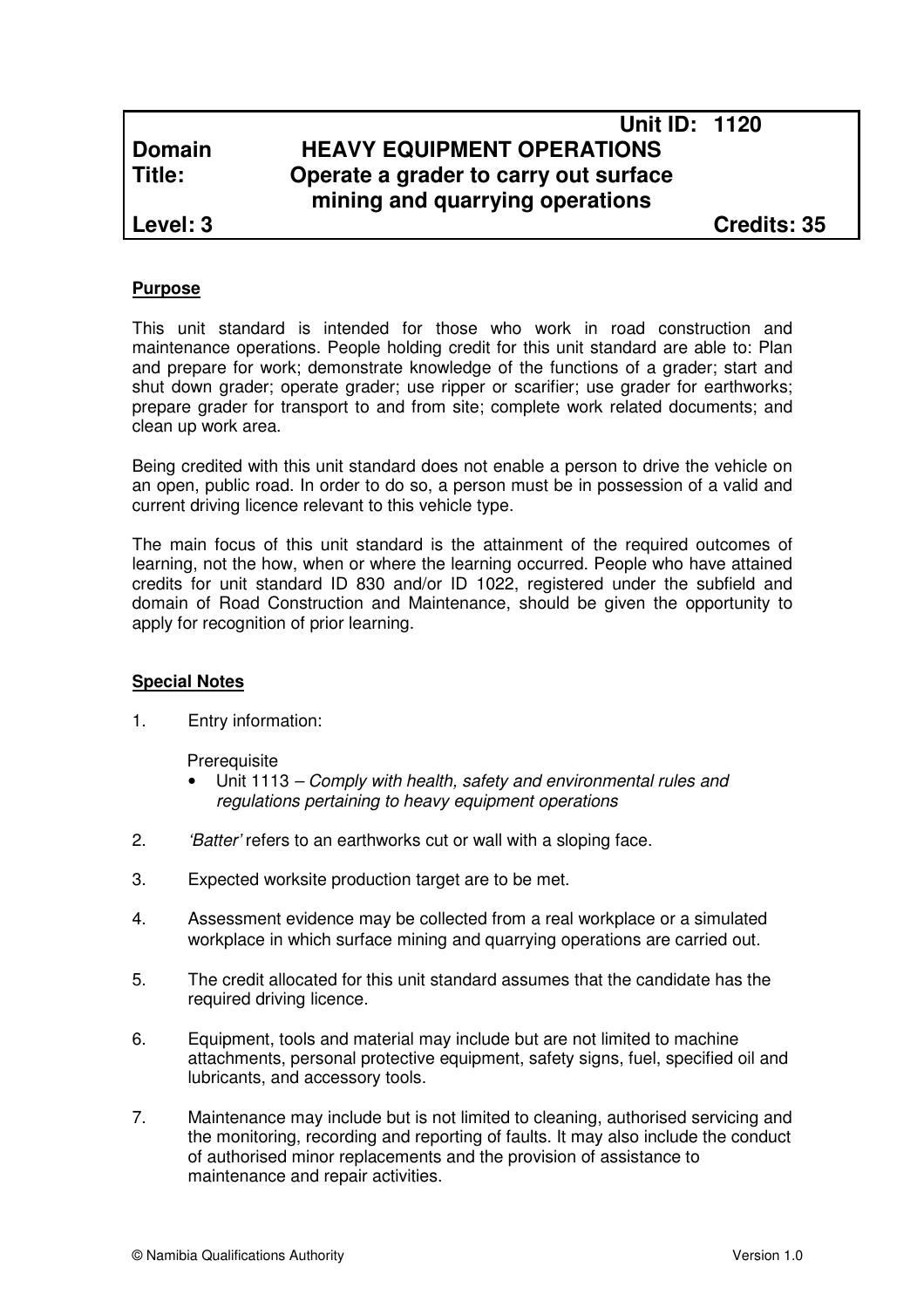- 8. Safe work practices include but are not limited to day-to-day observations of safety policies and procedures, and compliance with emergency procedures.
- 9. Performance of all elements in this unit standard must comply with all relevant legal and workplace requirements, contractual agreement and/or manufacturers' specifications.
- 10. Regulations and legislation, including subsequent amendments, relevant to this unit standard may include but are not limited to the following:
	- Labour Act, No. 11 of 2007
	- Regulations relating to the health and safety of employees at work, 1997
	- Road Traffic and Transport Regulations No. 52, 1999

 Government Notice No 53 Road Traffic and Transport Regulations and industry specific regulations, legislations, code of practice, or code of conduct.

# **Quality Assurance Requirements**

This unit standard and others within this subfield may be awarded by institutions which meet the accreditation requirements set by the Namibia Qualifications Authority and the Namibia Training Authority and which comply with the national assessment and moderation requirements. Details of specific accreditation requirements and the national assessment arrangements are available from the Namibia Qualifications Authority and the Namibia Training Authority on www.nta.com.na

# **Elements and Performance Criteria**

# **Element 1: Plan and prepare for work**

# **Performance Criteria**

- 1.1 Work instructions, including plans, specifications, quality requirements and operational details are obtained, explained, clarified and applied to the allocated task.
- 1.2 Safety requirements including personal protective clothing and equipment are obtained from the site safety plan, workplace policies and procedures, and applied to the allocated task.
- 1.3 On- and off-site traffic control requirements are obtained and implemented according to workplace requirements.
- 1.4 Plant. Tools, fuel, lubricants, equipment, attachments and accessories selected to carry out tasks are checked for consistency with the requirements of the job, their usability and any faults rectified or reported prior to commencement of work.
- 1.5 Work area is inspected and prepared according to site operational requirements.
- 1.6 Environmental protection requirements are identified from the project environmental management plan and applied to the allocated task.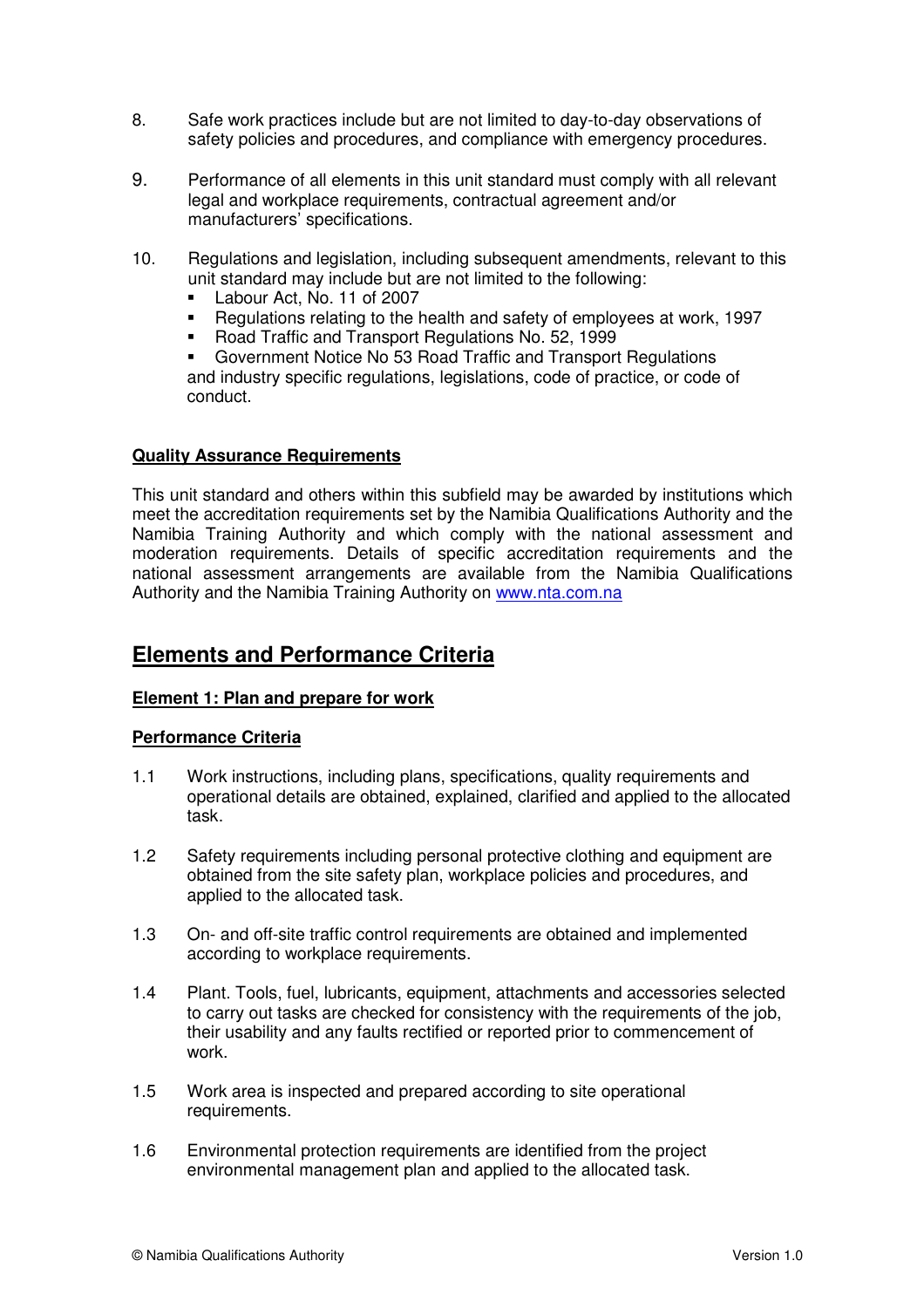# **Element 2: Demonstrate knowledge of the functions of a grader**

# **Performance Criteria**

- 2.1 The main functions and applications of a grader are explained in terms of surface mining and quarrying processes.
- 2.2 The operation of all major components is explained in terms of their functions.
- 2.3 Safety features and warning devices on the grader are identified, and their purposes explained in accordance with manufacturer's specifications.
- 2.4 The maximum operating capacities are described in terms of the designed grader capabilities in accordance with manufacturer's specifications.
- 2.5 Warning from grader indicators and gauges are interpreted according to manufacturer's specifications.
- 2.6 Corrective actions are described or demonstrated in terms of responses to warnings received.

# **Element 3: Start and shut down grader**

# **Performance Criteria**

- 3.1 Pre-operational checks are carried out according to appropriate checklist and workplace procedures.
- 3.2 Daily and weekly operator maintenance is performed according to appropriate checklist and workplace procedures.
- 3.2 Start-up and shutdown procedures are followed according to manufacturer's specifications.
- 3.3 Grader hours are recorded, if required, in accordance with workplace requirements.
- 3.4 Grader maintenance and faults are reported in accordance with workplace requirements.

# **Element 4: Operate grader**

# **Performance Criteria**

- 4.1 The purpose of the various controls is described in accordance with their designed use.
- 4.2 Functions of the various controls are demonstrated in accordance with manufacturer's specifications.
- 4.3 Temporary safety signs are explained in relation to their use and placement.
- 4.4 Grader performance is monitored and corrective action is taken when necessary, in accordance with manufacturer's specifications.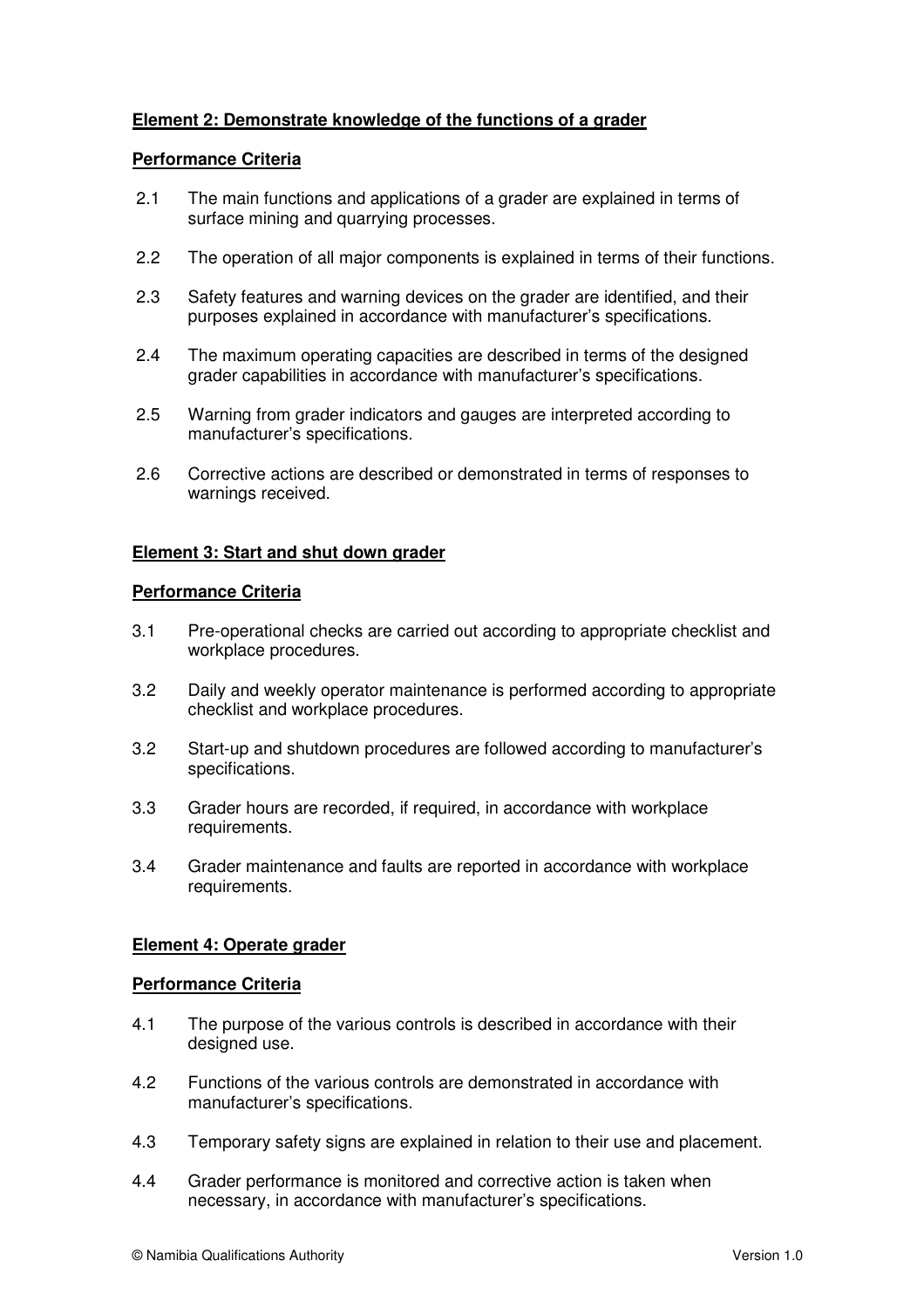# **Element 5: Use ripper or scarifier**

### **Performance Criteria**

- 5.1 Relevant work instructions are obtained and confirmed in line with workplace procedures.
- 5.2 Ripper or scarifier is used to break up hard surface in accordance with manufacturer's instructions.
- 5.3 Ripper or scarifier is used to aerate cohesive soils in line with job requirements.
- 5.4 Ripper or scarifier is used to mix materials in line with job requirements.

### **Element 6: Use grader for earthworks**

#### **Range**

Shaping of formation levels include cross-fall; grade; batter slope; and super elevation.

For assessment purpose, evidence is required to cut any two (2) drainage channels: Cut-out drain; interceptor drain; vee drain; and swale drain.

### **Performance Criteria**

- 6.1 Relevant work instructions are obtained and confirmed in line with workplace procedures.
- 6.2 Sequence and work methods in terms of production requirements and site traffic are chosen to ensure safety of people and plant.
- 6.3 Topsoil is stripped according to job requirements.
- 6.4 Formation levels are shaped according to job requirements.
- 6.5 Foundation material is prepared according to job requirements.
- 6.6 Drainage channels are cut according to job requirements.
- 6.7 Materials are spread and levelled according to job requirements.
- 6.8 Earthworks are trimmed to line and level according to job requirements.
- 6.9 Topsoil is spread and levelled according job requirements.

#### **Element 7: Prepare grader for transport to and from site**

#### **Performance criteria**

- 7.1 Methods of loading a grader for transport are demonstrated according to safety requirements, manufacturer's specifications and transport configuration.
- 7.2 Methods for securing a grader for transport are demonstrated in relation to lashing points and safety requirements.